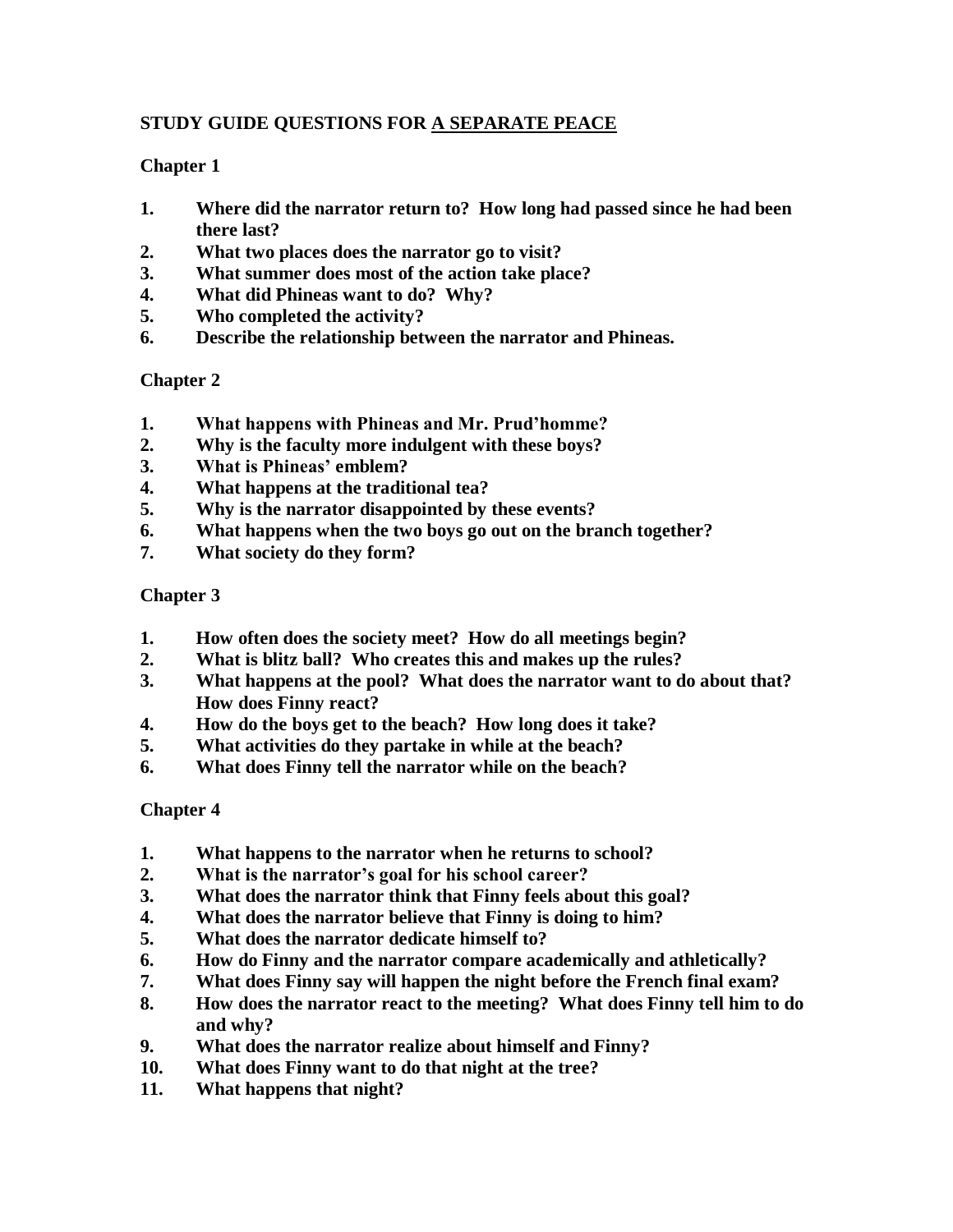# **Chapter 5**

- **1. What happened to Finny? How does the narrator feel?**
- **2. What does the narrator do one evening when dressing for dinner?**
- **3. What does the doctor tell him about Finny's condition?**
- **4. How does the narrator react to this news?**
- **5. What does Finny remember about that night in the tree?**
- **6. What does the narrator want to tell Finny? Does he?**
- **7. What does the narrator do when he is passing through Boston on his way back to Devon?**
- **8. What does he tell Finny? How does Finny react? What does the narrator say to try to make things better?**

## **Chapter 6**

- **1. Who is Brinker Hadley?**
- **2. Who is Quackenbush? What happens between him and the narrator? What causes this to happen?**
- **3. What happens when the narrator returns from this adventure?**
- **4. Why did the narrator decide to be assistant crew manager?**
- **5. How does Finny react to this news? What does he tell the narrator that he will be doing when Finny returns?**

## **Chapter 7**

- **1. What does Brinker say that upsets the narrator (Gene)? Is he serious?**
- **2. What happens when the boys go to the Butt room?**
- **3. How does Gene handle this confrontation?**
- **4. What is one of the things the boys do to help out due to the war effort? What is another thing that they did?**
- **5. Who does Gene meet on his way to the train? What is this person doing?**
- **6. After working at the railroad, what does Brinker announce? What does Gene decide? What happens to change those plans?**

## **Chapter 8**

- **1. How does Finny react to Brinker's question?**
- **2. What does Finny want to do on his first day back on campus?**
- **3. Where do they go?**
- **4. What does Finny tell Gene about the war?**
- **5. What does Finny make Gene do? What does he tell Gene his aim was?**
- **6. What does Gene do every morning?**

## **Chapter 9**